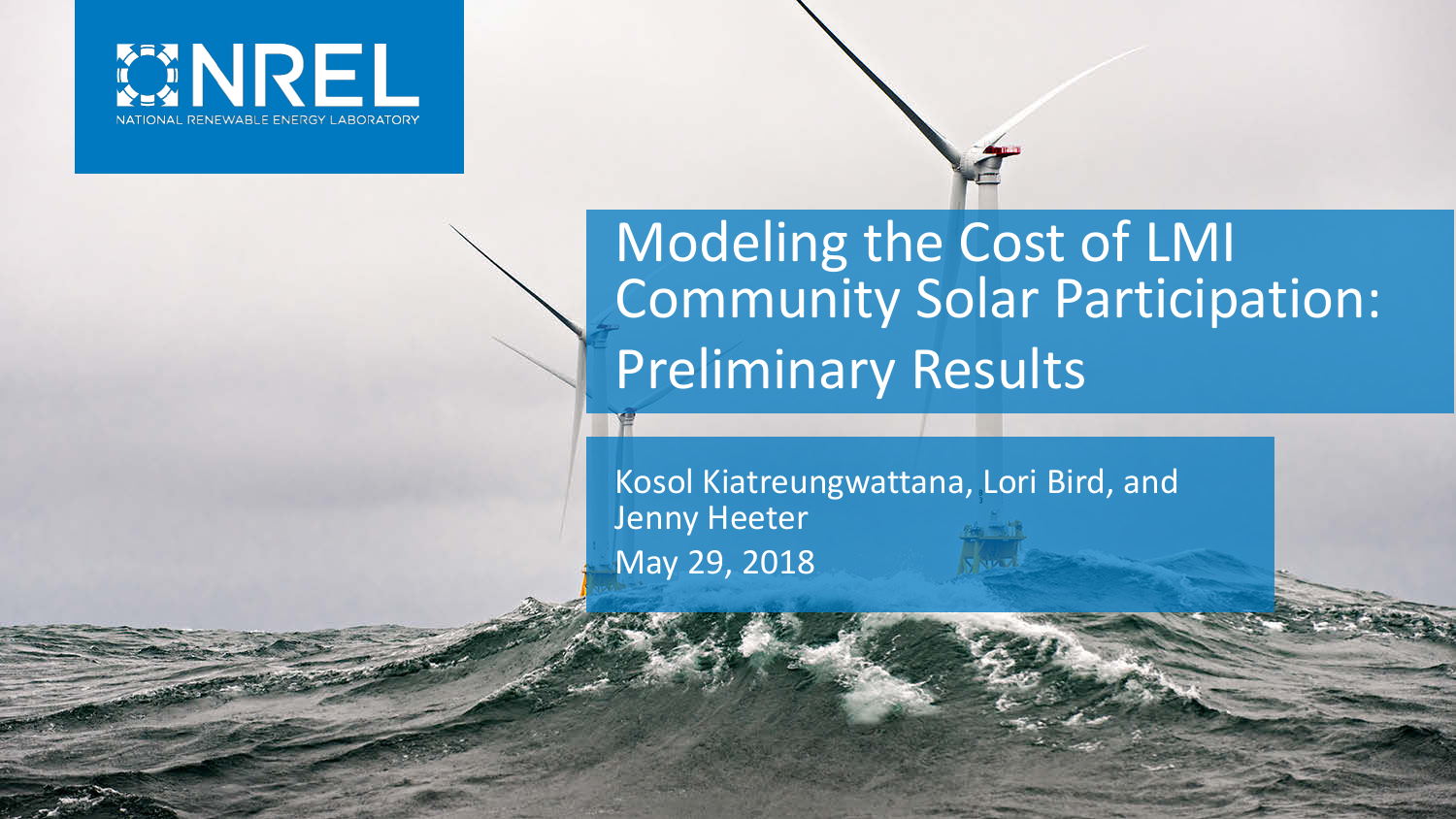# **Overview**

- Objectives of the Analysis
- Description of Community Solar Business Case Tool
- Scenarios Examined
- Assumptions and Model Inputs
- Model Results for Each State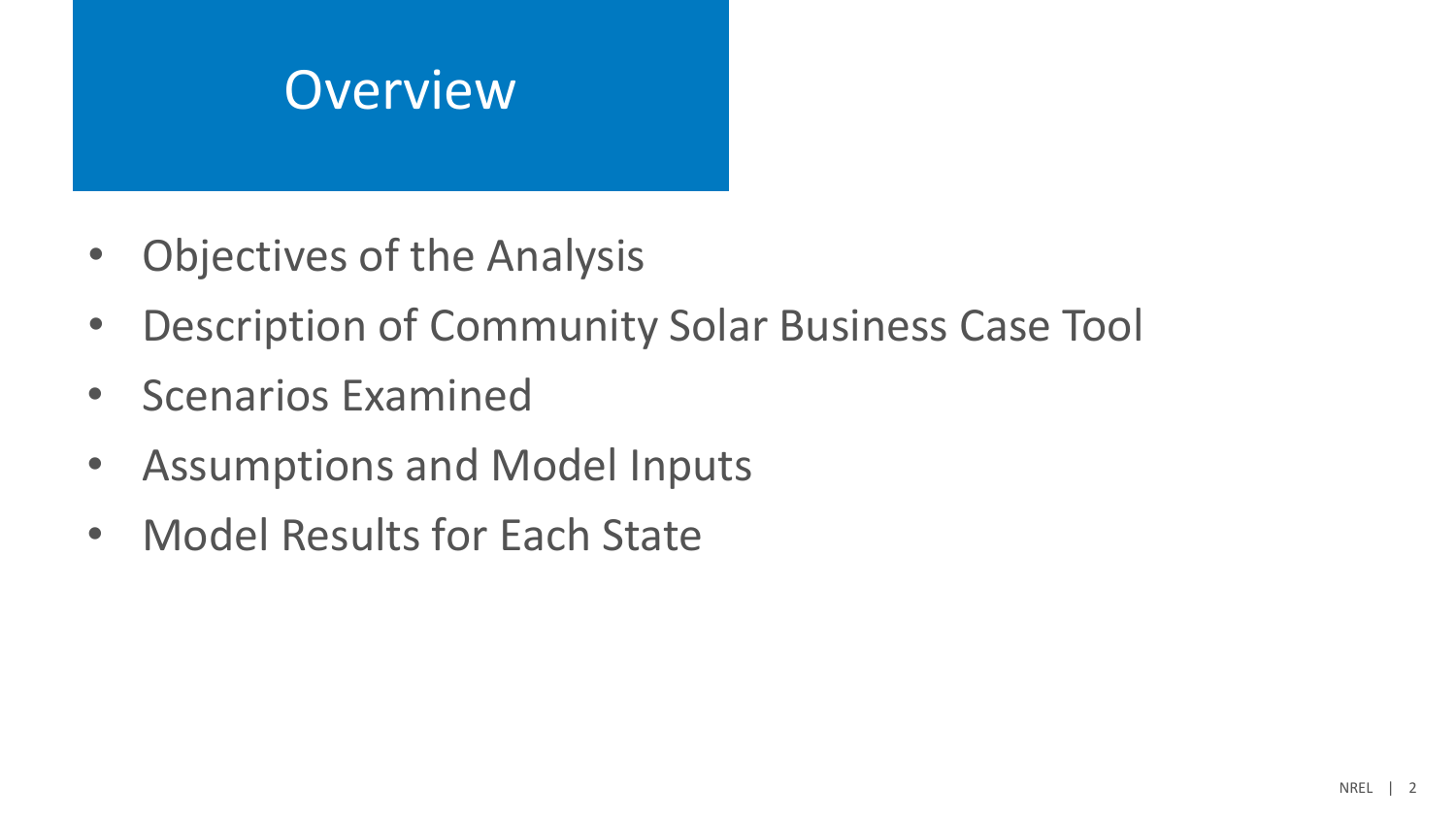# **Objective**

- Goal: To understand the magnitude of incentives needed to drive low- and-moderate-income (LMI) customer participation in community solar
- Approach: Used community solar finance tool to assess the cost of community solar for LMI customers in each state
	- Examined 6 states (CT, DC, MN, NM, OR, RI)
	- 3 Scenarios (20% LMI participation with anchor subscriber\*, 20% LMI with no anchor, bill credit level needed for positive net present value [NPV])
	- Standard assumptions for system cost and size
	- State specific assumptions about incentives, bill credit, generation

\*An anchor subscriber is a commercial or institutional purchaser (e.g., city or business)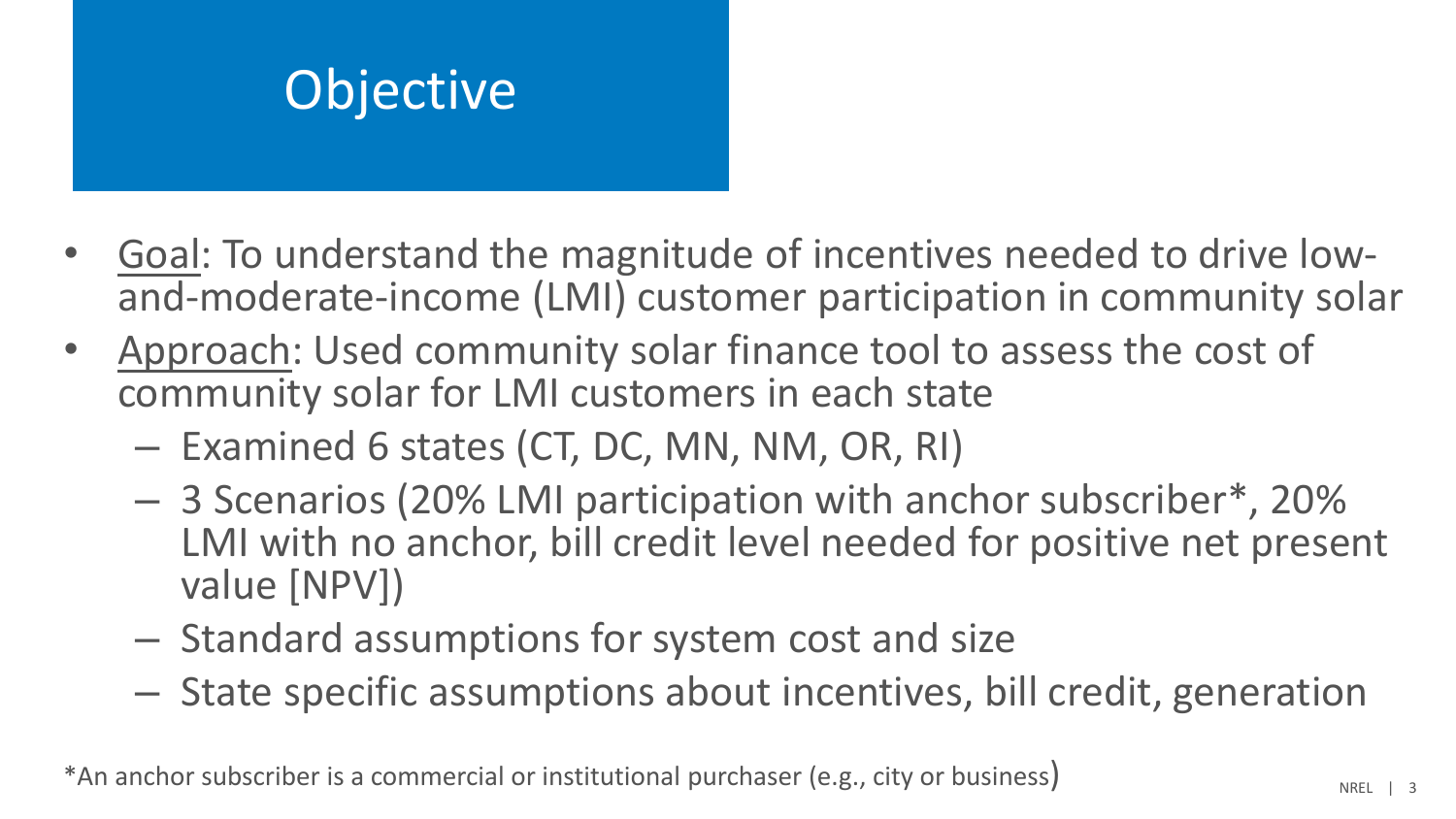## Community Solar Business Case Tool

\$4,000.00

\$3,000.00 \$2,000.00

\$1,000.00

\$0.00





### **Community Solar Business Case Tool**

- Financial model that estimates costs and benefits of a community solar project
- Benefits to:
	- Developer
	- Subscriber
- Developed by Elevate Energy with DOE funding

<https://www.elevateenergy.org/programs/solar-energy/community-solar/communitysolarbusinesscasetool/>

- *\*\** \*\* \*\* \*\* \*\* \*\* \*\* \*\* \*\* \*\* \*\*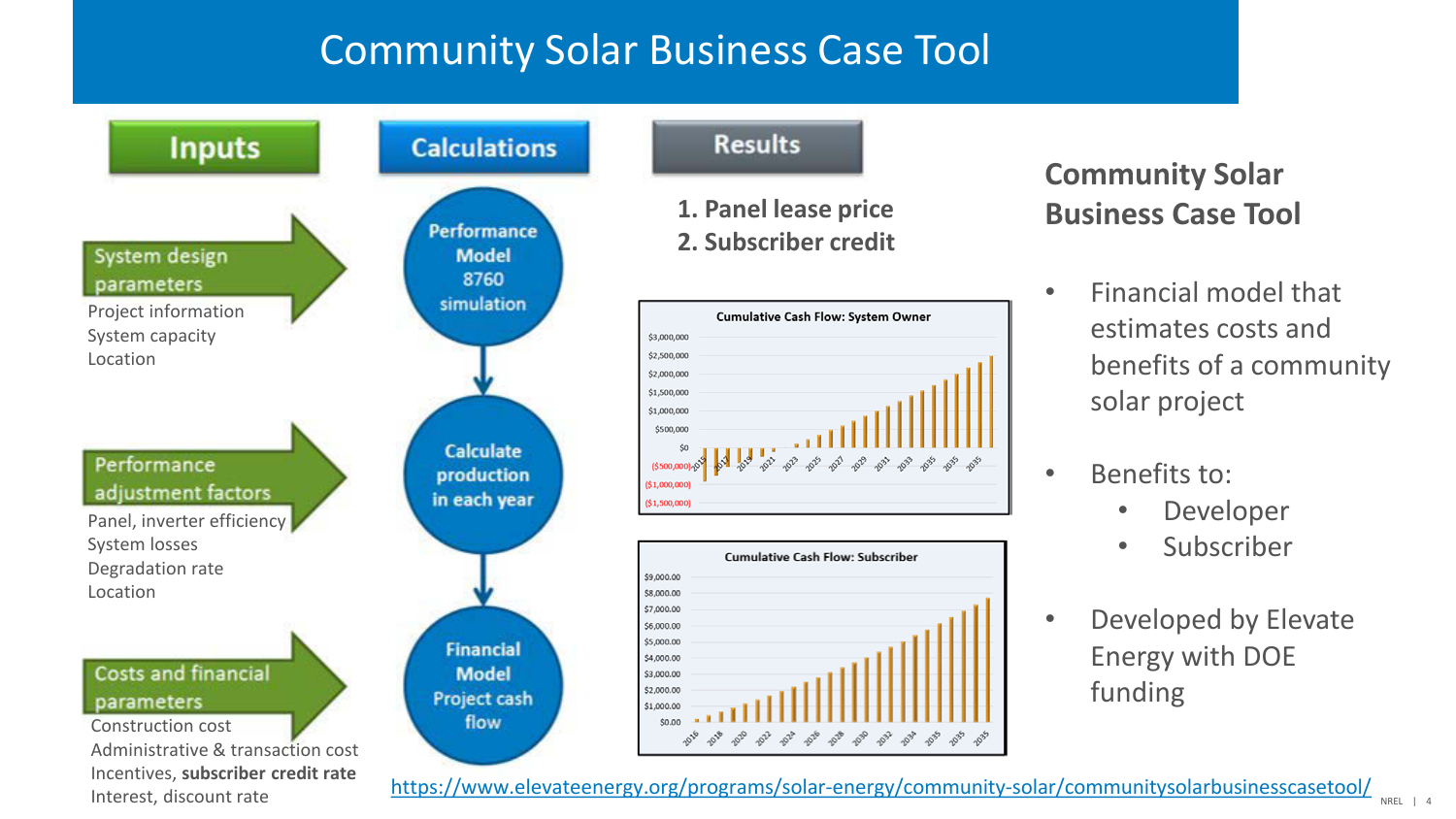## Community Solar Tool

#### **Critical System Inputs**

| <b>System Owner Financials</b> |                      |
|--------------------------------|----------------------|
| <b>Business Model:</b>         | <b>Panel Leasing</b> |
| Monthly Panel Lease Price:     |                      |

| <b>Project Information</b>   |                              |  |
|------------------------------|------------------------------|--|
| City:                        | Hartford                     |  |
| State:                       | <b>CT</b>                    |  |
| System Size - DC (Gross kW): | 1000                         |  |
| Panel Size (W):              | 300                          |  |
| <b>Installation Type:</b>    | <b>Ground Mount</b>          |  |
| Ownership Entity:            | <b>Non Tax-Exempt Entity</b> |  |
| Panels per Subscriber:       | 10                           |  |
| Years to Full Subscription:  |                              |  |

#### **Community Solar Program Assumptions**

| <b>Community Shared Solar Program</b>              |     |  |
|----------------------------------------------------|-----|--|
| Sustem Life (vears):                               |     |  |
| % of System Subscribed by Anchor Subscriber:       | 40% |  |
| Annual Subscriber Retirement/Acquisition Rate [%]: | 15% |  |
| Panel Price Lease Escalator (%):                   |     |  |

| <b>Solar Project Financial Metrics</b> |        |  |  |
|----------------------------------------|--------|--|--|
| Annual Energy & Demand Cost Increase:  | 2.00%  |  |  |
| Subscriber NPV Disount Rate:           | 10.00% |  |  |
| Deverloper NPV Discount Rate:          | 8 NO%  |  |  |

#### **Finanacing Assumptions**

| <b>Solar Project Financing Options</b> |           |                   |  |
|----------------------------------------|-----------|-------------------|--|
|                                        | Developer | <b>Subscriber</b> |  |
| Percent of Costs Financed:             |           | 50%               |  |
| Interest Rate:                         |           | 8%                |  |
| Financing Term (years):                |           |                   |  |

#### **Incentive Assumptions**

| Incentive                                         | <b>Input Unit</b>    | <b>Input Value</b> |
|---------------------------------------------------|----------------------|--------------------|
| Federal Investment Tax Credit (ITC):              | % of qualified costs | 30%                |
| State/Local Generation Incentives, if Applicable: | \$/kWh               | \$0.00             |
| State/Local Capacity Subsidy, if Applicable:      | <b>S/Watt</b>        | \$0.00             |
| State/Local Lump Sum Incentive, if Applicable:    |                      | \$0.00             |
| SREC Value:                                       | \$/SREC (MWh)        | \$210.00           |
| <b>SREC</b> Lifetime:                             | vears                |                    |
| <b>SREC Payout Schedule:</b>                      | vears                |                    |
| Tax Rate for MACRs Depreciation:                  | %                    | 35%                |
| Salvage Value:                                    | % of sustem cost     | 0.00%              |

#### **Administrative and Transactional Cost Assumptions**

| <b>Subscriber Acquisition Assumptions</b> | <b>Input Unit</b> | <b>Input Value</b> |
|-------------------------------------------|-------------------|--------------------|
| Subscriber Acquisition Difficultu:        | NA                | <b>Moderate</b>    |
| Labor rate for Acquisition Activities:    |                   | \$50               |
| Labor Rate Escalator:                     |                   | 2%                 |
| Upfront Billing Software Costs:           |                   |                    |
| Ongoing Billing Software Licensing Costs: | <b>S</b> ivear    |                    |

#### Photovoltaic System Cost Assumptions

| <b>Construction Costs</b>                               | <b>Input Unit</b> | hput Value (2016 USD) |
|---------------------------------------------------------|-------------------|-----------------------|
| PV Modules:                                             | <b>S/W</b>        | \$0.90                |
| Inverters:                                              | <b>S/W</b>        | \$0.28                |
| Racking:                                                | <b>S/W</b>        | \$0.30                |
| Balance of System:                                      | <b>SIW</b>        | \$0.25                |
| Engineering and Design:                                 | <b>S/W</b>        | \$0.08                |
| Permitting and Interconnection:                         | \$W               | \$0.09                |
| Installation Labor:                                     | \$W               | \$0.50                |
| Equipment Rental and Freight:                           | \$W               | \$0.05                |
| Development Overhead:                                   | <b>SAM</b>        | \$0.45                |
| <b>Total Installed Cost of PV System (Ground Mount)</b> | <b>SIW</b>        | \$2.90                |

| <b>Site Costs</b>               | <b>Input Unit</b> | hput Value (2016 USD) |
|---------------------------------|-------------------|-----------------------|
| Purchase Cost of Site:          |                   | \$0.00                |
| SitelLand Preparation Costs:    | \$YW              | \$0.00                |
| Annual Lease Payments for Site: | \$/vear           | \$1,500.00            |
| Removal Cost                    |                   | \$0.00                |

| <b>J&amp;M Costs</b>                    | <b>Input Unit</b> | hput Value (2016 USI |
|-----------------------------------------|-------------------|----------------------|
| Annual System Operations & Maintenance: | <b>纵Wvear</b>     | \$20.00              |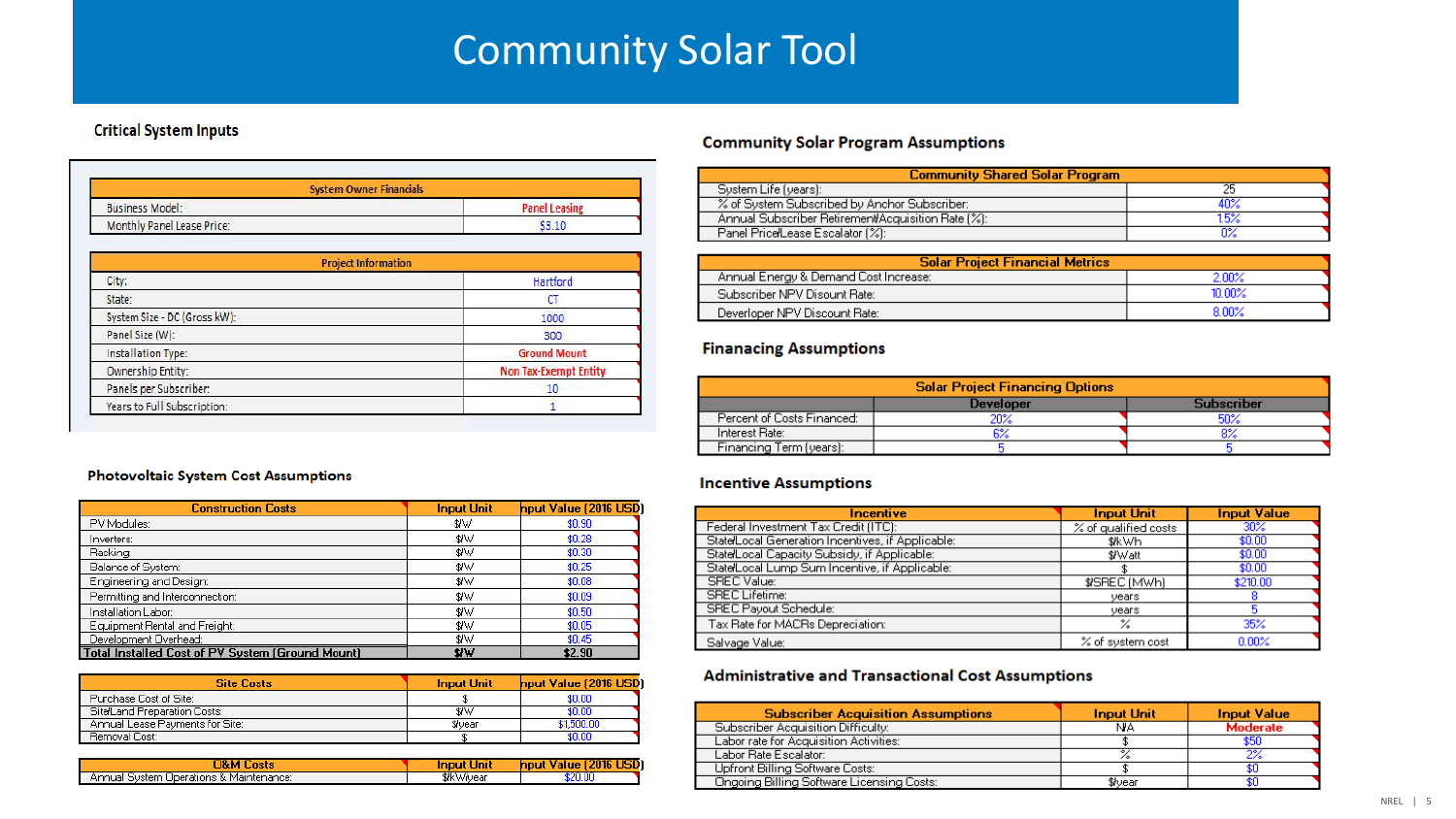### Community Solar Business Model and Design

Community solar structures vary considerably.

Ownership model influences: financing costs, available incentives, and returns needed.

- Developer-owned
- Utility-owned (most popular)
- Non-profit- or special-entity-owned

Subscription model influences acquisition costs and customer participation cost.

- Upfront payment versus monthly lease payment
- LMI-only or open to all subscribers (non-LMI, businesses)
- Anchor subscriber vs. smaller subscriptions only

In our analysis, we examined a structure where:

- a third-party owns the array,
- a **mix of subscribers** are participating (LMI, non-LMI, and businesses),
- subscribers pay a **monthly lease payment** to the third-party,
- subscribers receive a bill credit for the generation of their share.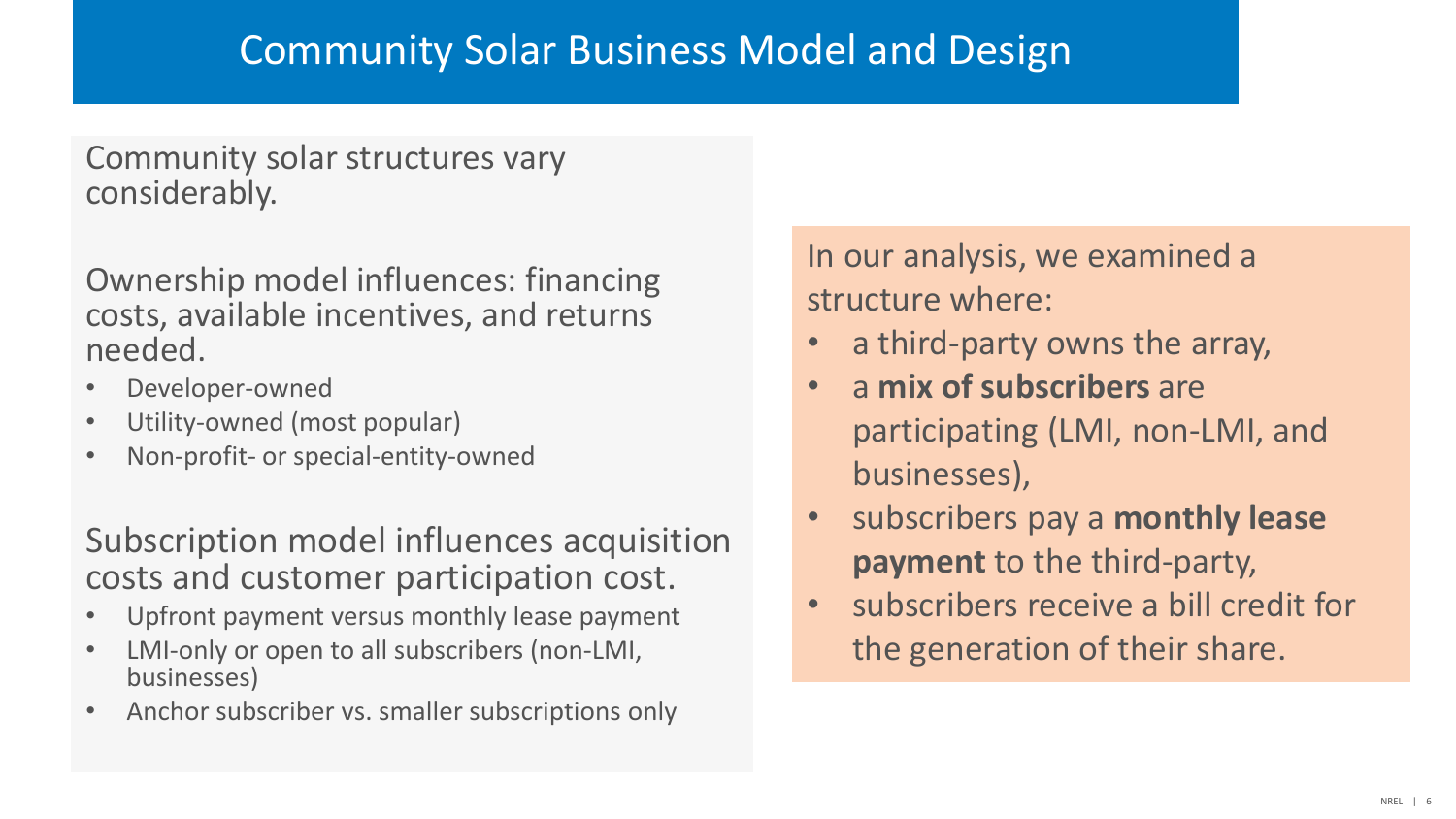### Scenarios Examined

### Scenario Framework:

### Each state modeled individually

 Connecticut, Rhode Island, District of Columbia, Minnesota, New Mexico, Oregon

Target return for developer

■ 10% modified internal rate of return (MIRR)\*

Low-income subscriber level:

- 20% of array capacity
- Assumed 10% discount on panel lease for LMI subscribers
- Scenario 1: 20% LMI with 40% anchor
	- shows annual savings and NPV for non-LMI and for LMI with 10% discount on panel lease
- Scenario 2: 20% LMI, no anchor
	- shows annual savings and NPV for non-LMI and for LMI with 10% discount on panel lease
- Scenario 3: Breakeven bill credit based on scenario 2
	- calculates bill credit level needed to achieve positive NPV for subscribers

|                      | <b>Scenario 1</b> | Scenario 2 | <b>Scenario 3</b> |
|----------------------|-------------------|------------|-------------------|
| <b>LMI Customers</b> | 20%               | 20%        | 20%               |
| Anchor subscriber    | 40%               | $0\%$      | 0%                |
| Non-LMI              | 40%               | 80%        | 80%               |

\*MIRR – Modified Internal Rate of Return assumes that positive cash flows are reinvested at the firm's cost of capital (rather than at the IRR).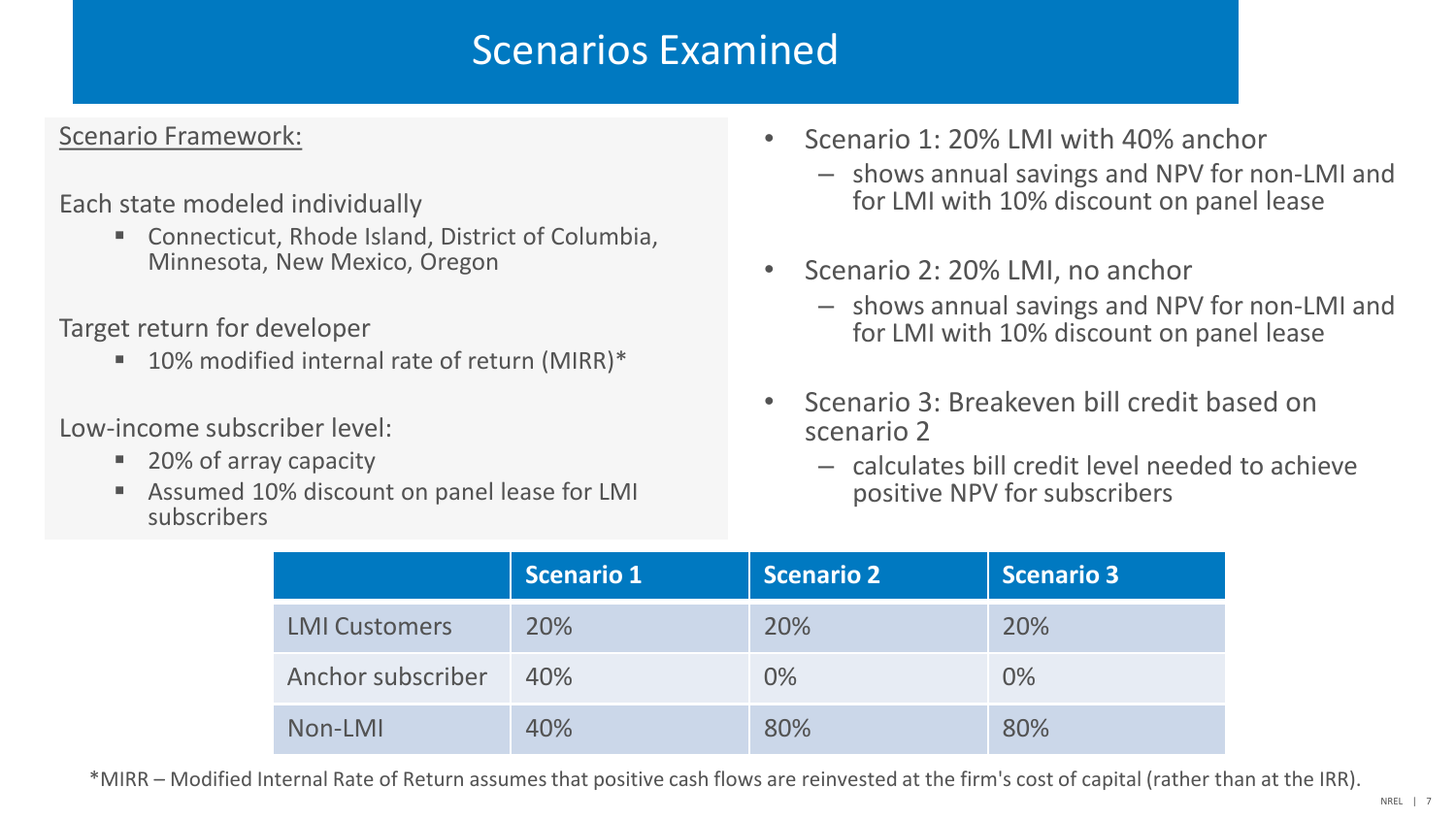## Financial Modeling

Community Solar Pricing for 6 States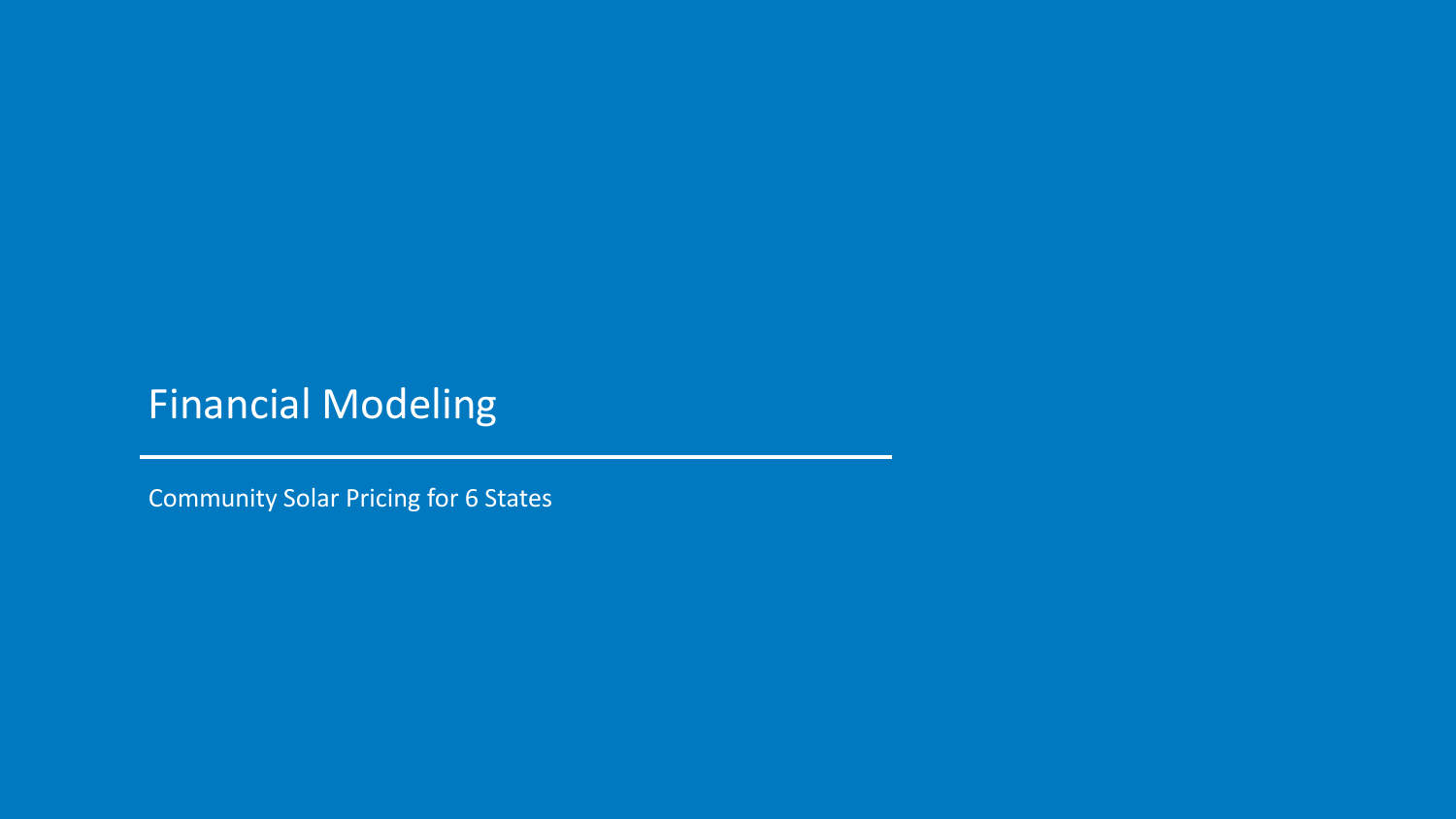## Key Inputs and Assumptions

### ■ 1 MW community solar project

- **Panel leasing model (i.e. no upfront payment)** 
	- 10 panels (3 kW) per subscriber
	- Panel lease price calculated
- **System Life** 
	- 25 years
- Installed cost
	- \$1.58/W, per the non-residential 2017 price in GTM's US Solar Market Insight
- Annual site lease
	- \$7,500/yr
- 0&M
	- \$15/kW/yr

| <b>System Owner Financials</b> |                      |  |
|--------------------------------|----------------------|--|
| <b>Business Model:</b>         | <b>Panel Leasing</b> |  |
| Monthly Panel Lease Price:     | \$3.38               |  |

| <b>Project Information</b>   |                              |  |  |  |
|------------------------------|------------------------------|--|--|--|
| City:                        | Hartford                     |  |  |  |
| State:                       | СT                           |  |  |  |
| System Size - DC (Gross kW): | 1000                         |  |  |  |
| Panel Size (W):              | 300                          |  |  |  |
| <b>Installation Type:</b>    | <b>Ground Mount</b>          |  |  |  |
| Ownership Entity:            | <b>Non Tax-Exempt Entity</b> |  |  |  |
| Panels per Subscriber:       | 10                           |  |  |  |
| Years to Full Subscription:  |                              |  |  |  |

| <b>Construction Costs</b>                               | <b>Input Unit</b> | Input Value (2016 USD) |
|---------------------------------------------------------|-------------------|------------------------|
| <b>PV Modules:</b>                                      | \$/w              | \$0.48                 |
| Inverters:                                              | S/W               | \$0.08                 |
| Racking:                                                | S/W               | \$0.10                 |
| <b>Balance of System:</b>                               | S/W               | \$0.10                 |
| <b>Engineering and Design:</b>                          | \$/W              | \$0.06                 |
| Permitting and Interconnection:                         | S/W               | \$0.04                 |
| Installation Labor:                                     | S/W               | \$0.18                 |
| Equipment Rental and Freight:                           | S/W               | \$0.00                 |
| Development Overhead:                                   | S/W               | \$0.54                 |
| <b>Total Installed Cost of PV System (Ground Mount)</b> | S/W               | <b>S1.58</b>           |

| <b>Site Costs</b>                   | <b>Input Unit</b>             | Input Value (2016 USD) |
|-------------------------------------|-------------------------------|------------------------|
| Purchase Cost of Site:              |                               | \$0.00                 |
| <b>Site/Land Preparation Costs:</b> | s/w                           | \$0.06                 |
| Annual Lease Payments for Site:     | S/vear                        | \$7,500.00             |
| Removal Cost:                       |                               | \$0.00                 |
|                                     |                               |                        |
| 0.0.000                             | <b>The country of the Car</b> | $I = I$                |

| <b>O&amp;M Costs</b>                    | <b>Input Unit</b> | Input Value (2016 USD) |
|-----------------------------------------|-------------------|------------------------|
| Annual System Operations & Maintenance: | S/kW/vear         | \$15.00                |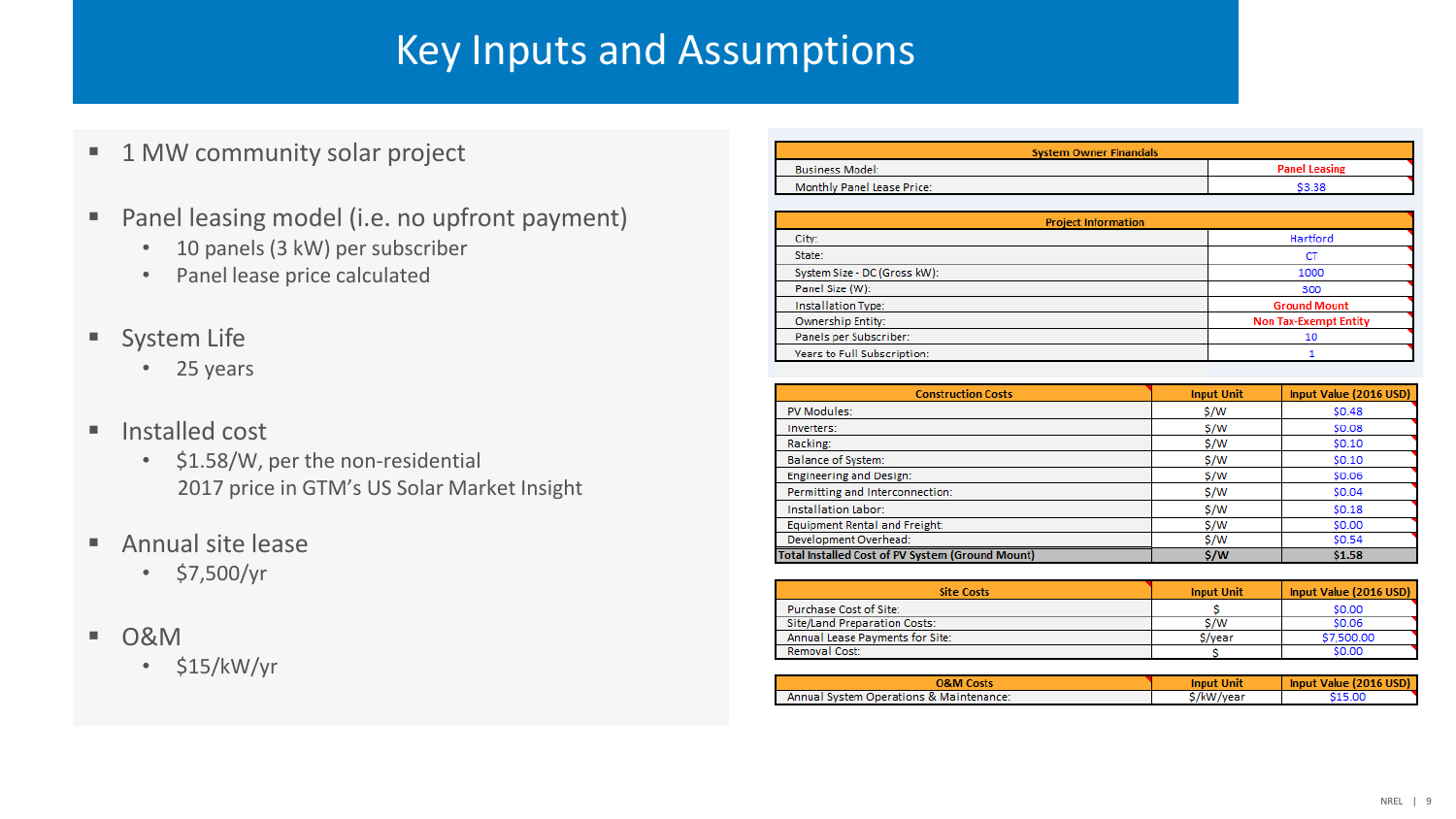## Key Inputs and Assumptions (continued)

- Anchor subscriber: 40% and 0%
- Annual subscriber retirement/ acquisition rate: 1.5%
- Panel lease price escalation: 2%
- Annual energy cost escalation: 2.76% (Average 2015-2017 EIA)
- Federal tax credit: 30% ITC
- SREC value: Varied by state
- Tax rate for MACRs depreciation: 21%
- **Subscriber acquisition difficulty: Moderate**
- Labor rate for acquisition: \$65/hr, 3% labor rate escalation

#### **Community Solar Program Assumptions**

| <b>Community Shared Solar Program</b>              |      |  |  |  |  |
|----------------------------------------------------|------|--|--|--|--|
| System Life (years):                               |      |  |  |  |  |
| % of System Subscribed by Anchor Subscriber:       | 40%  |  |  |  |  |
| Annual Subscriber Retirement/Acquisition Rate (%): | 1.5% |  |  |  |  |
| Panel Price/Lease Escalator (%):                   |      |  |  |  |  |

| <b>Solar Project Financial Metrics</b> |        |  |  |  |  |
|----------------------------------------|--------|--|--|--|--|
| Annual Energy & Demand Cost Increase:  | 2.76%  |  |  |  |  |
| Subscriber NPV Disount Rate:           | 10.00% |  |  |  |  |
| Deverloper NPV Discount Rate:          | 8.00%  |  |  |  |  |

#### **Finanacing Assumptions**

| <b>Solar Project Financing Options</b> |     |     |  |  |  |  |  |
|----------------------------------------|-----|-----|--|--|--|--|--|
| Cuhcerihar<br><b>Developer</b>         |     |     |  |  |  |  |  |
| Percent of Costs Financed:             | 20% | 50% |  |  |  |  |  |
| Interest Rate:                         | 694 |     |  |  |  |  |  |
| Financing Term (years):                |     |     |  |  |  |  |  |

#### **Incentive Assumptions**

| <b>Incentive</b>                                  | <b>Input Unit</b>    | <b>Input Value</b> |
|---------------------------------------------------|----------------------|--------------------|
| Federal Investment Tax Credit (ITC):              | % of qualified costs | 30%                |
| State/Local Generation Incentives, if Applicable: | S/kWh                | \$0.00             |
| State/Local Capacity Subsidy, if Applicable:      | \$/Watt              | \$0.00             |
| State/Local Lump Sum Incentive, if Applicable:    |                      | \$0.00             |
| <b>SREC Value:</b>                                | S/SREC (MWh)         | \$55.00            |
| <b>SREC Lifetime:</b>                             | vears                |                    |
| <b>SREC Payout Schedule:</b>                      | vears                |                    |
| Tax Rate for MACRs Depreciation:                  | 96                   | 21%                |
| Salvage Value:                                    | % of system cost     | 0.00%              |

#### **Administrative and Transactional Cost Assumptions**

| <b>Subscriber Acquisition Assumptions</b>        | <b>Input Unit</b> | <b>Input Value</b> |
|--------------------------------------------------|-------------------|--------------------|
| <b>Subscriber Acquisition Difficulty:</b>        | N/A               | Moderate           |
| Labor rate for Acquisition Activities:           |                   | <b>S65</b>         |
| Labor Rate Escalator:                            |                   | 3%                 |
| <b>Upfront Billing Software Costs:</b>           |                   |                    |
| <b>Ongoing Billing Software Licensing Costs:</b> | s/vear            |                    |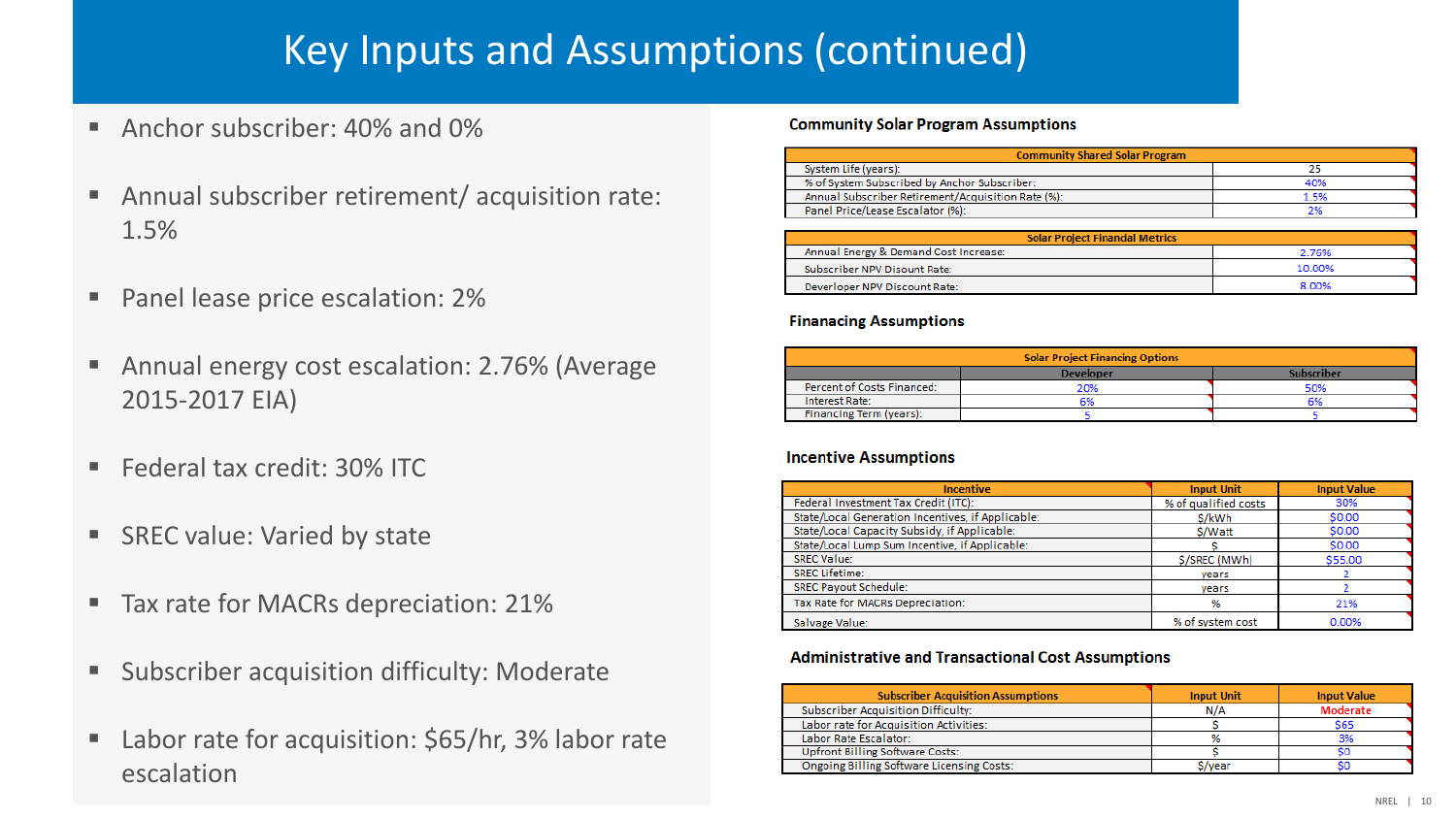## State Inputs and Assumptions

|                                                                 | community solar; assumed as<br>utility retail rate | No established bill credit rate for |                                |                  |                         |               |
|-----------------------------------------------------------------|----------------------------------------------------|-------------------------------------|--------------------------------|------------------|-------------------------|---------------|
| <b>State</b>                                                    |                                                    | <b>Connecticut</b> Rhode Island     | <b>District of</b><br>Columbia | <b>Minnesota</b> | <b>New Mexico</b>       | <b>Oregon</b> |
| City (used for PV production<br>estimate)                       | Hartford                                           | Providence                          | Washington                     |                  | Minneapolis Albuquergue | Portland      |
| <b>Applicable Subscriber Credit Rate</b><br>$(\frac{\xi}{kWh})$ | 0.1834                                             | 0.1447                              | 0.1103                         | 0.103            | 0.1192                  | 0.1053        |
| <b>SREC Value</b><br>(current/avg over 10 years*)<br>(S/MWh)    | 55/22.55                                           | 20/16.86                            | 405/162.60                     | 25/6.75          | n/a                     | n/a           |
| <b>SREC Lifetime (years)</b>                                    | 10                                                 | 10                                  | 10                             | 10               | n/a                     | n/a           |

\* Estimated average SREC over 10 years

- Production years 1-3: Use the most recent spot SREC price, reduced by 10%

- Production years 4-10: Assume the SREC payment is 20% of the solar alternative compliance payment (SACP)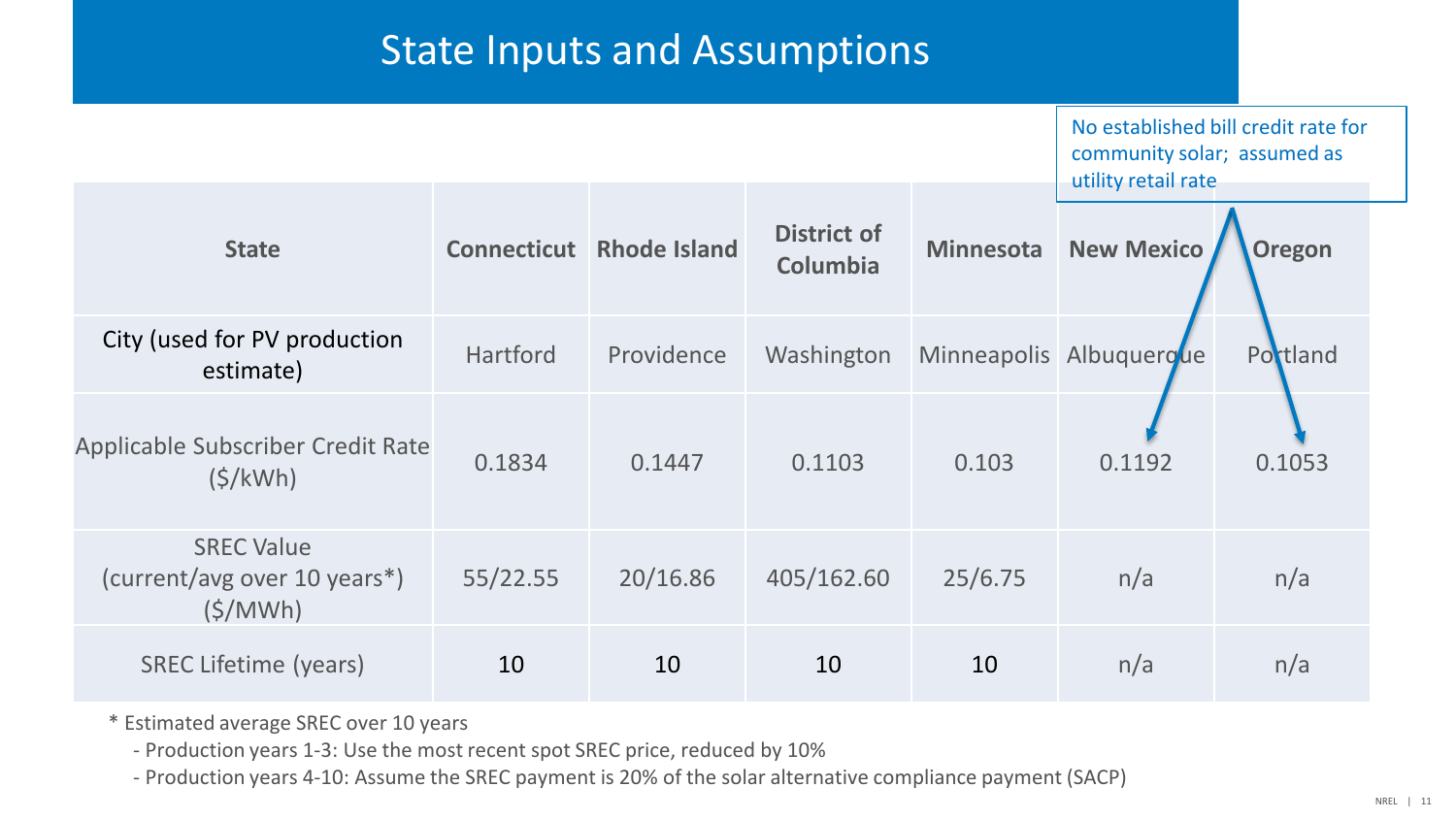### Results - Connecticut

### **Key inputs: Bill credit \$0.1834/kWh, average SREC \$22.55/MWh for 10-yr, 30% ITC**

| <b>Scenarios Examined</b>                            | <b>Bill Credit</b><br>Rate<br>$(\frac{\xi}{kWh})$ | Electricity<br>Value<br>$(\frac{1}{2})\sqrt{2}$ | <b>Monthly</b><br><b>Panel Lease Panel Lease</b><br>for non-LMI for non-LMI<br>(\$/panel) | Annual<br>$(\frac{1}{2})\sqrt{2}$ | Non-LMI<br><b>First Year</b><br>Savings (\$) | <b>Monthly</b><br>Panel<br>Lease for<br>LMI, 10%<br>discount<br>$(\frac{1}{2})$ | Annual<br>Panel<br>Lease for<br><b>LMI</b><br>$(\frac{1}{2})\sqrt{2}$ | <b>LMI</b><br><b>First Year</b><br>Savings (\$) | <b>Subscriber</b><br>$NPV^*(\$)$ |
|------------------------------------------------------|---------------------------------------------------|-------------------------------------------------|-------------------------------------------------------------------------------------------|-----------------------------------|----------------------------------------------|---------------------------------------------------------------------------------|-----------------------------------------------------------------------|-------------------------------------------------|----------------------------------|
| 1. Connecticut with anchor subscriber                | 0.1834                                            | 610                                             | 3.68                                                                                      | 442                               | 169                                          | 3.31                                                                            | 397                                                                   | 213                                             | 2,692                            |
| 2. Connecticut without anchor subscriber             | 0.1834                                            | 610                                             | 4.97                                                                                      | 596                               | 14                                           | 4.47                                                                            | 537                                                                   | 74                                              | 452                              |
| 3. Connecticut without anchor subscriber - breakeven | 0.1834                                            | 610                                             | 4.97                                                                                      | 596                               | 14                                           | 4.47                                                                            | 537                                                                   | 74                                              | 452                              |

### **Without anchor subscriber, panel lease is 35% higher due to higher cost of administration & transaction costs.**

**With 10% discount for LMI customers** 

**Scenario 1:** With an anchor tenant subscribing 40% of the array, the bill credit is \$0.1834/kWh, and the resulting panel lease price is \$3.68 per panel per month, in order to achieve a 10% MIRR for the project developer

**Scenario 2:** With no anchor tenant, the bill credit remains the same, at \$0.1834/kWh, but in order to achieve a 10% MIRR for the project developer, the panel lease price needs to increase to \$4.97 per panel per month.

**Scenario 3:** We did not need to apply this scenario, as the existing bill credit is sufficient for subscriber to achieve a positive NPV.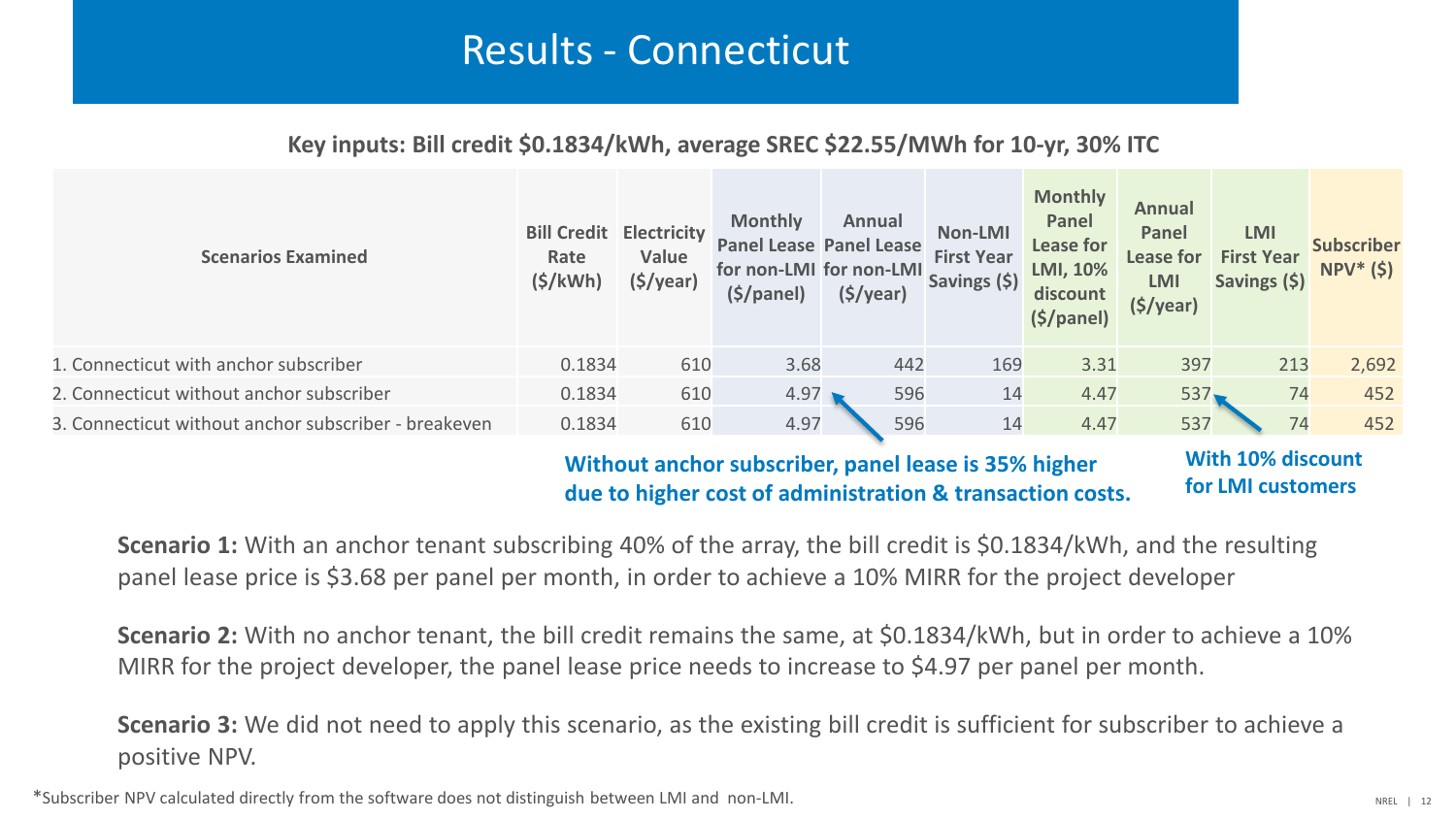## Results – Rhode Island

### **Key inputs: Bill credit \$0.1447/kWh, average SREC \$16.86/MWh for 10-yr, 30% ITC**

| <b>Scenarios Examined</b>                                                                        | <b>Bill Credit</b><br>Rate<br>$(\frac{1}{2}/kWh)$ | <b>Electricity</b><br>Value<br>$(\frac{1}{2})\sqrt{2}$ | <b>Monthly</b><br><b>Panel Lease Panel Lease</b><br>for non-LMI for non-LMI<br>(S/panel) | Annual<br>$(\frac{1}{2})\sqrt{2}$ | Non-LMI<br><b>First Year</b><br>Savings (\$) | <b>Monthly</b><br>Panel<br>Lease for<br>LMI, 10%<br>discount<br>$(\frac{1}{2})$ | Annual<br>Panel<br>Lease for<br><b>LMI</b><br>$(\frac{1}{2})\sqrt{2}$ | <b>LMI</b><br><b>First Year</b><br>Savings (\$) | <b>Subscriber</b><br>$NPV^*(\$)$ |
|--------------------------------------------------------------------------------------------------|---------------------------------------------------|--------------------------------------------------------|------------------------------------------------------------------------------------------|-----------------------------------|----------------------------------------------|---------------------------------------------------------------------------------|-----------------------------------------------------------------------|-------------------------------------------------|----------------------------------|
| 1. Rhode Island with anchor subscriber                                                           | 0.1447                                            | 510                                                    | 3.29                                                                                     | 395                               | 115                                          | 2.96                                                                            | 355                                                                   | 155                                             | 1,476                            |
| 2. Rhode Island without anchor subscriber                                                        | 0.1447                                            | 510                                                    | 5.09                                                                                     | 611                               | $-101$                                       | 4.58                                                                            | 550                                                                   | $-40$                                           | $-815$                           |
| 3. Rhode Island without anchor subscriber – breakeven                                            | 0.1660                                            | 585                                                    | 5.09                                                                                     | 611                               | $-26$                                        | 4.58                                                                            | 550                                                                   | 35                                              | 20                               |
| Without anchor subscriber, panel lease is 55% higher<br><b>Bill credit is 15% higher to make</b> |                                                   |                                                        |                                                                                          |                                   |                                              |                                                                                 |                                                                       | <b>With 10% discount</b>                        |                                  |

**subscriber NPV positive.**

**due to higher cost of administration & transaction costs.** 

**for LMI customers** 

**Scenario 1:** With an anchor tenant subscribing 40% of the array, the bill credit is \$0.1447/kWh, and the resulting panel lease price is \$3.29 per panel per month, in order to achieve a 10% MIRR for the project developer

**Scenario 2:** With no anchor tenant, the bill credit remains the same, at \$0.1447/kWh, but in order to achieve a 10% MIRR for the project developer, the panel lease price needs to increase to \$5.09 per panel per month

**Scenario 3:** With no anchor tenant and panel lease price at \$5.09 per month, the bill credit needs to increase to \$0.1660/kWh for subscriber to achieve a positive NPV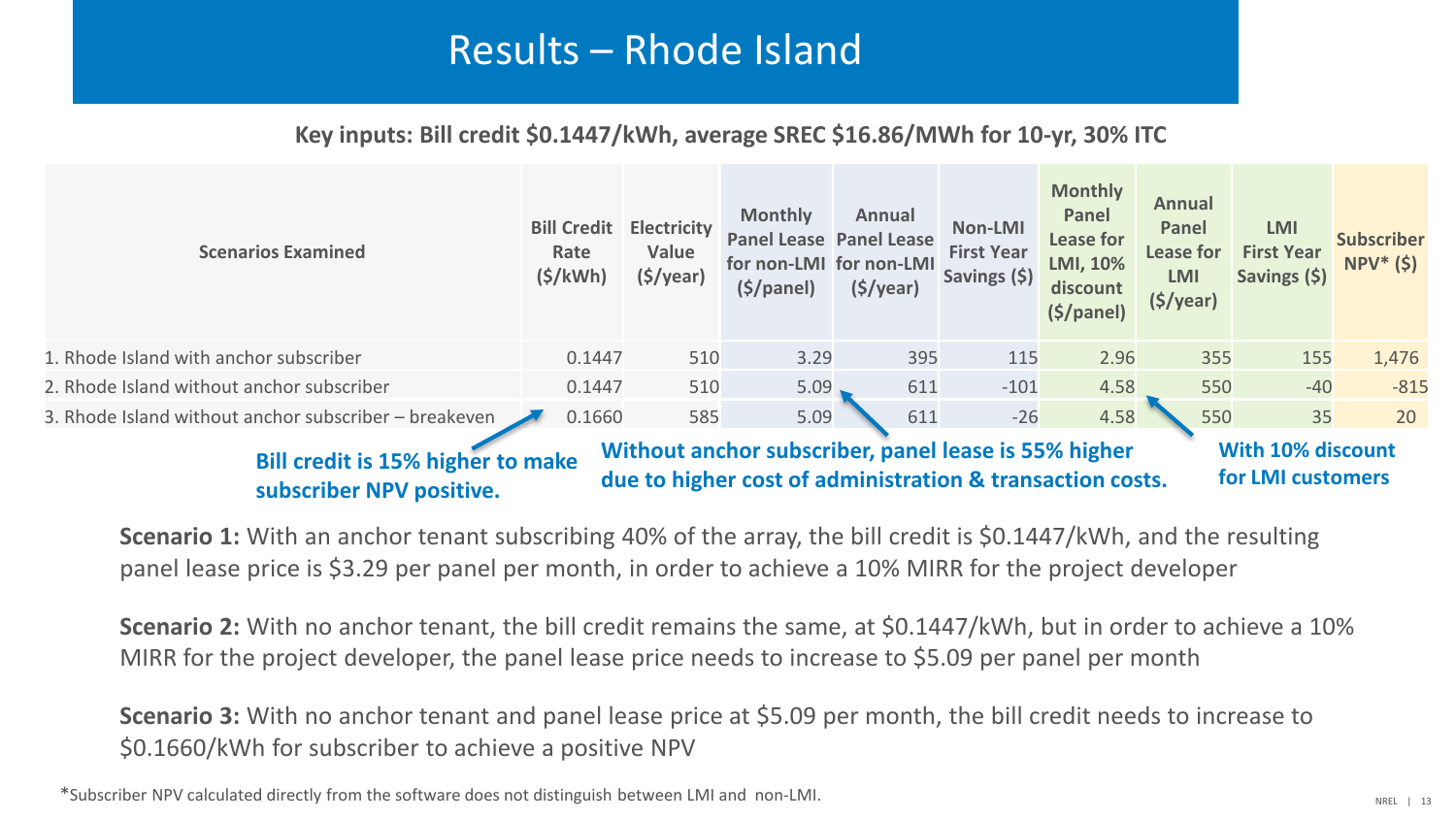## Results – District Columbia

### **Key inputs: Bill credit \$0.1103/kWh, average SREC \$162.60/MWh for 10-yr, 30% ITC**

| <b>Scenarios Examined</b>                              | <b>Bill</b><br><b>Credit</b><br>Rate<br>(S/KWh) | Electricity<br>Value<br>$(\frac{1}{2})\sqrt{2}$ | <b>Monthly</b><br><b>Panel Lease Panel Lease</b><br>for non-LMI for non-LMI<br>$(\frac{1}{2})$ | Annual<br>$(\frac{1}{2})\sqrt{2}$ | Non-LMI<br><b>First Year</b><br>Savings (\$) | <b>Monthly</b><br>Panel<br>Lease for<br>LMI, 10%<br>discount<br>$(\frac{1}{2})$ | Annual<br>Panel<br>Lease for<br><b>LMI</b><br>$(\frac{1}{2})\sqrt{2}$ | <b>LMI</b><br><b>First Year</b><br>Savings (\$) | <b>Subscriber</b><br>$NPV^*(\$)$ |
|--------------------------------------------------------|-------------------------------------------------|-------------------------------------------------|------------------------------------------------------------------------------------------------|-----------------------------------|----------------------------------------------|---------------------------------------------------------------------------------|-----------------------------------------------------------------------|-------------------------------------------------|----------------------------------|
| 1. Washington DC with anchor subscriber                | 0.1103                                          | 390                                             | $\mathbf 0$                                                                                    | $\mathbf{0}$                      | 390                                          | 0.00                                                                            |                                                                       | 390                                             | 4,327                            |
| 2. Washington DC without anchor subscriber             | 0.1103                                          | 390                                             | 0                                                                                              | $\overline{0}$                    | 390                                          | 0.00                                                                            |                                                                       | 390                                             | 4,327                            |
| 3. Washington DC without anchor subscriber - breakeven | 0.1103                                          | 390                                             | 0                                                                                              | $\mathbf 0$                       | 390                                          | 0.00                                                                            | 0                                                                     | 390                                             | 4,327                            |
|                                                        |                                                 |                                                 |                                                                                                |                                   |                                              |                                                                                 |                                                                       |                                                 |                                  |

**Panel lease is zero all cases; developer can get a >10% MIRR return from incentives without relying on revenue from panel lease.**

**Scenarios 1,2,3**: at bill credit \$0.1103/kWh, panel lease is not needed.

**All cases - Developer achieves more than 10% MIRR without getting panel lease revenue due to high SREC incentive**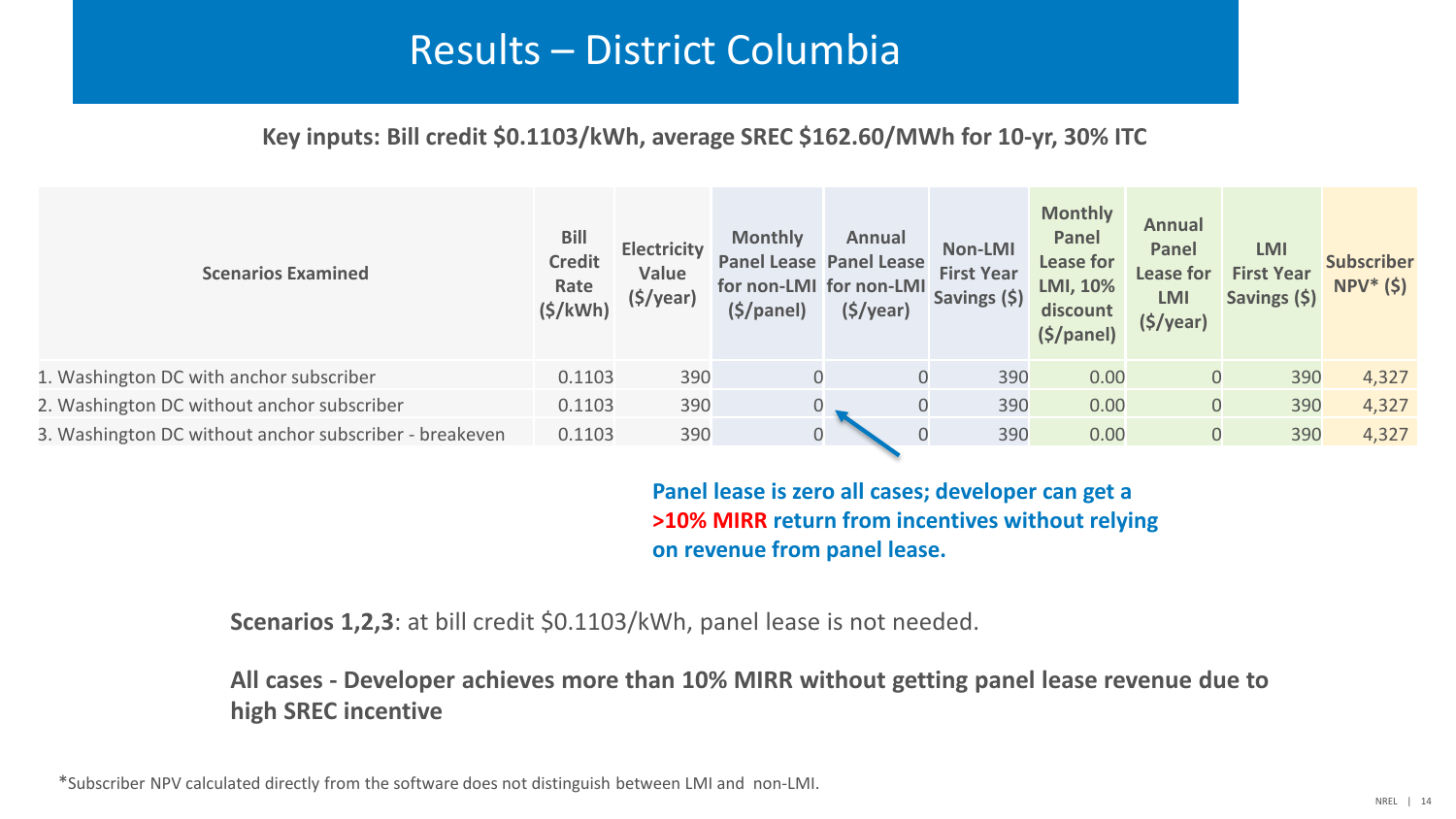## Results – Minnesota

### **Key inputs: Bill credit \$0.103/kWh, average SREC \$6.75/MWh for 10-yr, 30% ITC**

| <b>Scenarios Examined</b>                                            | <b>Bill Credit</b><br>Rate<br>$(\frac{\xi}{kWh})$ | Electricity<br>Value<br>$(\frac{1}{2})\sqrt{2}$                                                                   | <b>Monthly</b><br>$(\frac{1}{2})$ | Annual<br><b>Panel Lease Panel Lease</b><br>for non-LMI for non-LMI<br>$(\frac{1}{2})\sqrt{2}$ | Non-LMI<br><b>First Year</b><br>Savings (\$) | <b>Monthly</b><br>Panel<br>Lease for<br>LMI, 10%<br>discount<br>(S/panel) | Annual<br>Panel<br>Lease for<br><b>LMI</b><br>$(\frac{1}{2})\sqrt{2}$ | <b>LMI</b><br><b>First Year</b><br>Savings (\$) | <b>Subscriber</b><br>$NPV^*(\xi)$ |
|----------------------------------------------------------------------|---------------------------------------------------|-------------------------------------------------------------------------------------------------------------------|-----------------------------------|------------------------------------------------------------------------------------------------|----------------------------------------------|---------------------------------------------------------------------------|-----------------------------------------------------------------------|-------------------------------------------------|-----------------------------------|
| 1. Minnesota with anchor subscriber                                  | 0.103                                             | 362                                                                                                               | 3.48                              | 418                                                                                            | $-55$                                        | 3.13                                                                      | 376                                                                   | $-14$                                           | $-418$                            |
| 2. Minnesota without anchor subscriber                               | 0.103                                             | 362                                                                                                               | 5.37                              | 644                                                                                            | $-282$                                       | 4.83,                                                                     | 580                                                                   | $-218$                                          | $-2,823$                          |
| 3. Minnesota without anchor subscriber - breakeven                   | 0.176                                             | 617                                                                                                               | 5.37                              | 644                                                                                            | $-27$                                        | 4.83                                                                      | 580                                                                   | 37                                              | 20                                |
| <b>Bill credit is 71% higher to make</b><br>subscriber NPV positive. |                                                   | Without anchor subscriber, panel lease is 54% higher<br>due to higher cost of administration & transaction costs. |                                   |                                                                                                |                                              |                                                                           | With 10% discount<br>for LMI customers                                |                                                 |                                   |

**Scenario 1:** With an anchor tenant subscribing 40% of the array, the bill credit is \$0.1030/kWh, and the resulting panel lease price is \$3.48 per panel per month, in order to achieve a 10% MIRR for the project developer

**Scenario 2:** With no anchor tenant, the bill credit remains the same, at \$0.1030/kWh, but in order to achieve a 10% MIRR for the project developer, the panel lease price needs to increase to \$5.37 per panel per month

**Scenario 3** With no anchor tenant and panel lease price at \$5.37 per month, the bill credit needs to increase to \$0.1760/kWh for subscriber to achieve a positive NPV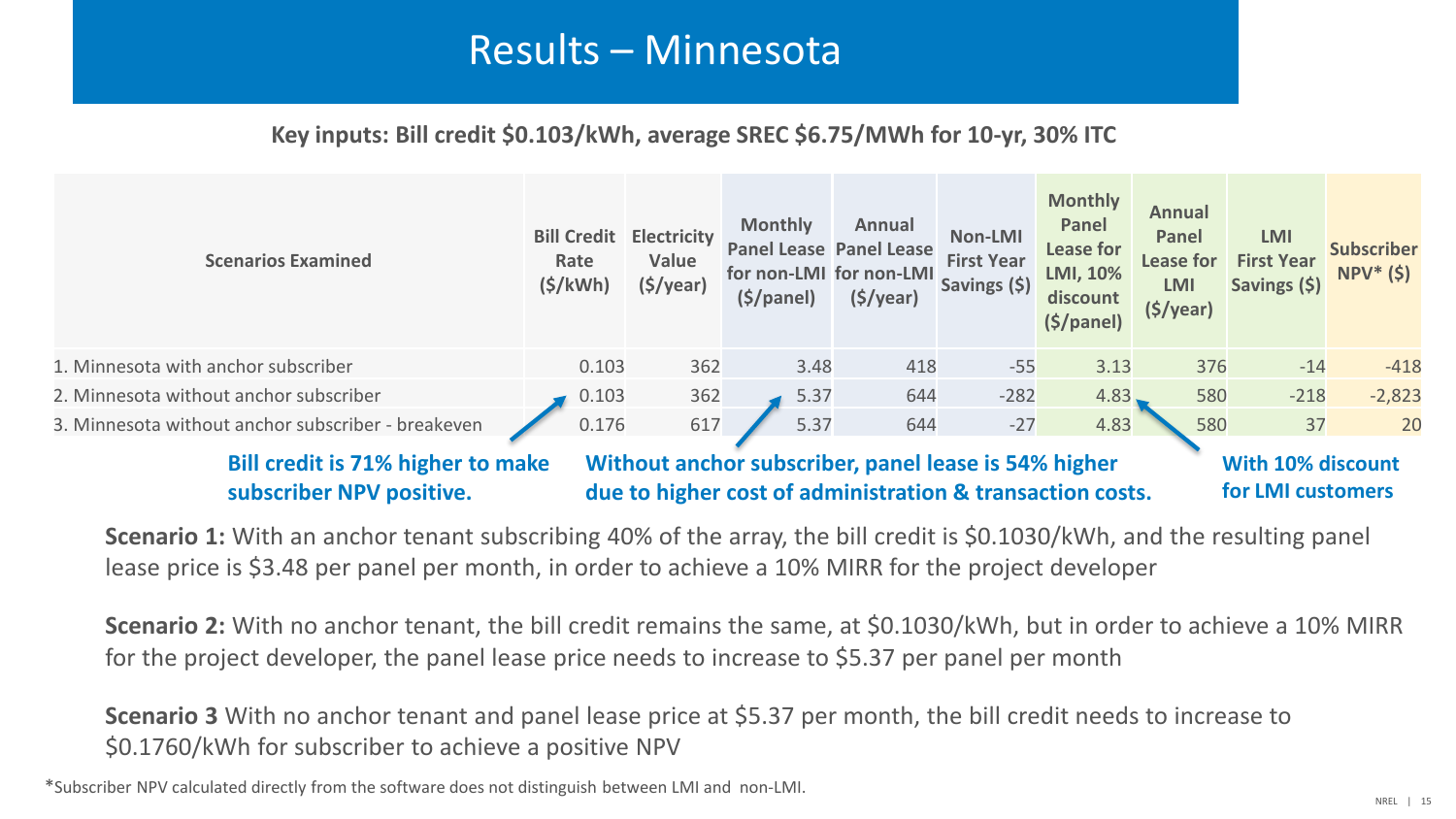### Results – New Mexico

### **Key inputs: Bill credit \$0.1192/kWh assumed as utility rate, SREC n/a, 30% ITC**

| <b>Scenarios Examined</b>                                                                        | <b>Bill Credit</b><br>Rate<br>$(\frac{\xi}{kWh})$ | <b>Electricity</b><br>Value<br>$(\frac{1}{2})\sqrt{2}$ | <b>Monthly</b><br>$(\frac{1}{2})$ | Annual<br><b>Panel Lease Panel Lease</b><br>for non-LMI for non-LMI<br>$(\frac{1}{2})\sqrt{2}$ | Non-LMI<br><b>First Year</b><br>Savings (\$) | <b>Monthly</b><br>Panel<br>Lease for<br>LMI, 10%<br>discount<br>$(\frac{1}{2})$ | Annual<br>Panel<br>Lease for<br><b>LMI</b><br>$(\frac{1}{2})\sqrt{2}$ | LMI<br><b>First Year</b><br>Savings (\$) | <b>Subscriber</b><br>$NPV^*(\$)$ |
|--------------------------------------------------------------------------------------------------|---------------------------------------------------|--------------------------------------------------------|-----------------------------------|------------------------------------------------------------------------------------------------|----------------------------------------------|---------------------------------------------------------------------------------|-----------------------------------------------------------------------|------------------------------------------|----------------------------------|
| 1. New Mexico with anchor subscriber                                                             | 0.1192                                            | 565                                                    | 3.89                              | 467                                                                                            | 98                                           | 3.50                                                                            | 420                                                                   | 144                                      | 1,319                            |
| 2. New Mexico without anchor subscriber                                                          | 0.1192                                            | 565                                                    | 6.00                              | 720                                                                                            | $-155$                                       | 5.40                                                                            | 648                                                                   | $-83$                                    | $-1,367$                         |
| 3. New Mexico without anchor subscriber - breakeven                                              | 0.1450                                            | 687                                                    | 6.00                              | 720                                                                                            | $-33$                                        | 5.40                                                                            | 648                                                                   | 39                                       | 6                                |
| Without anchor subscriber, panel lease is 54% higher<br><b>Bill credit is 22% higher to make</b> |                                                   |                                                        |                                   |                                                                                                |                                              |                                                                                 |                                                                       | With 10% discount                        |                                  |

**for LMI customers** 

**Scenario 1:** With an anchor tenant subscribing 40% of the array, the bill credit is \$0.1192/kWh, and the resulting panel lease price is \$3.89 per panel per month, in order to achieve a 10% MIRR for the project developer

**Scenario 2:** With no anchor tenant, the bill credit remains the same, at \$0.1192/kWh, but in order to achieve a 10% MIRR for the project developer, the panel lease price needs to increase to \$6.00 per panel per month

**due to higher cost of administration & transaction costs.**

**Scenario 3** With no anchor tenant and panel lease price at \$6.00 per month, the bill credit needs to increase to \$0.1450/kWh for subscriber to achieve a positive NPV

\*Subscriber NPV calculated directly from the software does not distinguish between LMI and non-LMI.

**subscriber NPV positive.**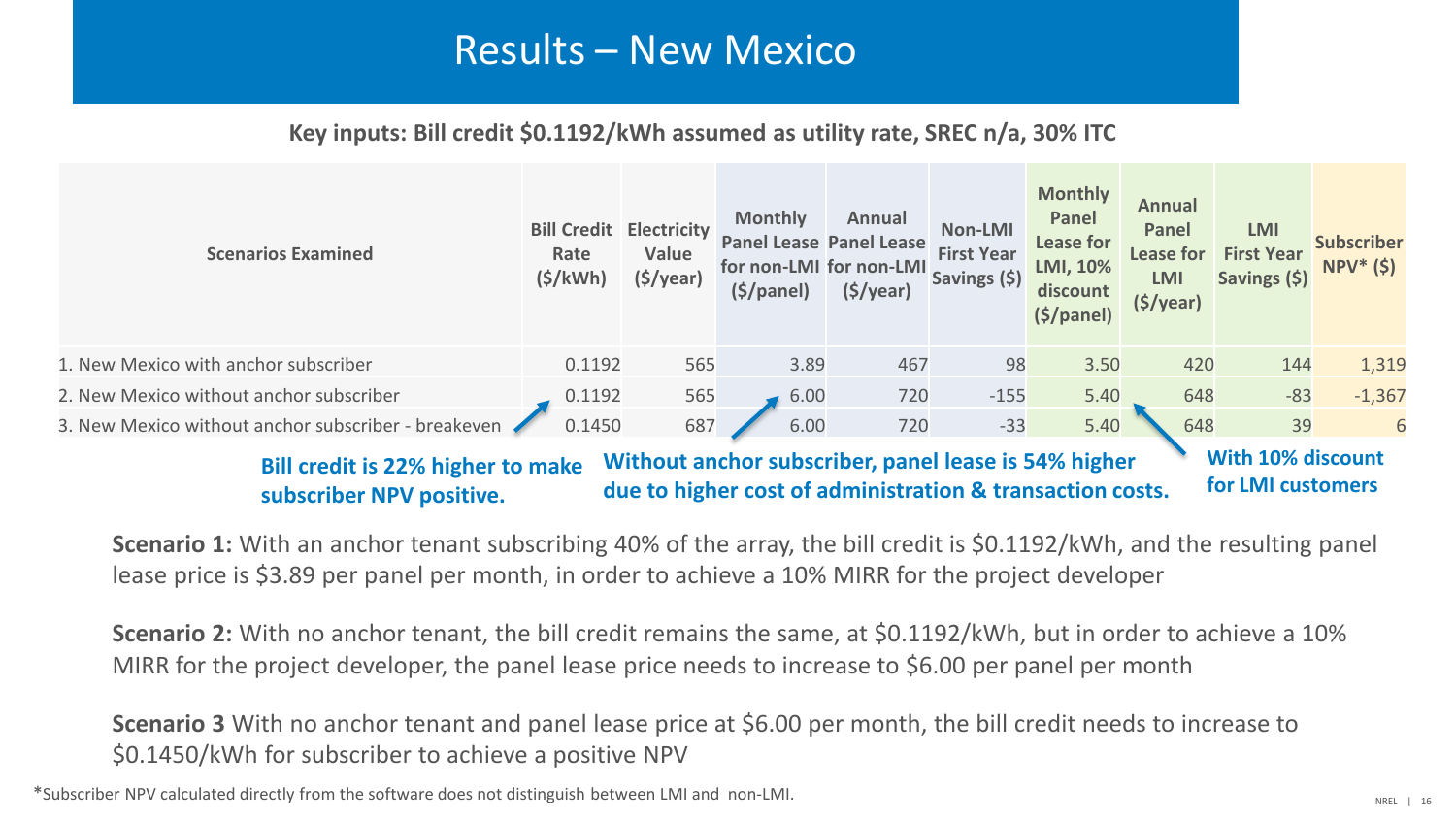### Results – Oregon

### **Key inputs: Bill credit \$0.1053/kWh assumed as utility rate, SREC n/a, 30% ITC**



**make subscriber NPV positive.**

**to higher cost of administration & transaction costs.**

**for LMI customers** 

**Scenario 1:** With an anchor tenant subscribing 40% of the array, the bill credit is \$0.1053/kWh, and the resulting panel lease price is \$3.73 per panel per month, in order to achieve a 10% MIRR for the project developer

**Scenario 2:** With no anchor tenant, the bill credit remains the same, at \$0.1053kWh, but in order to achieve a 10% MIRR for the project developer, the panel lease price needs to increase to \$5.77 per panel per month

**Scenario 3** With no anchor tenant and panel lease price at \$5.77 per month, the bill credit needs to increase to \$0.2140/kWh for subscriber to achieve a positive NPV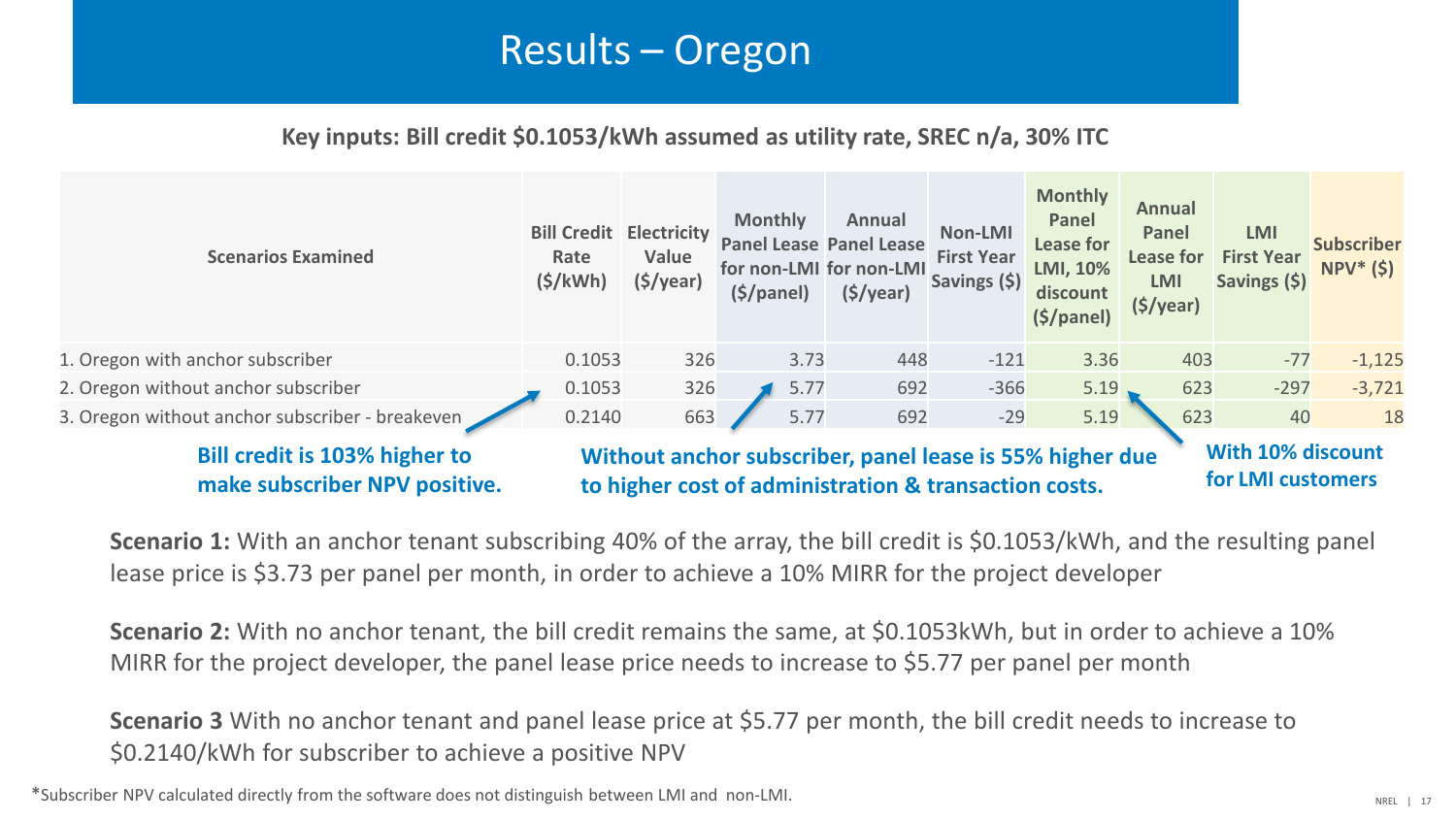## Summary and Key Takeaways

- In most states, subscribers achieve a positive NPV if an anchor subscriber is participating (taking 40% of project output)
- Having no anchor subscriber can increase the panel lease price by 55%
	- Without an anchor there are a larger number of subscribers, which increases the total subscriber acquisition cost
- Discount on the panel lease price for LMI customers could come from state incentives
- To achieve a positive NPV for customers, the increase in the bill credit rate needed ranged from 7% to 103% across states
- States could use this tool to determine the level of LMI incentives that may be needed to make community solar financially viable for LMI customers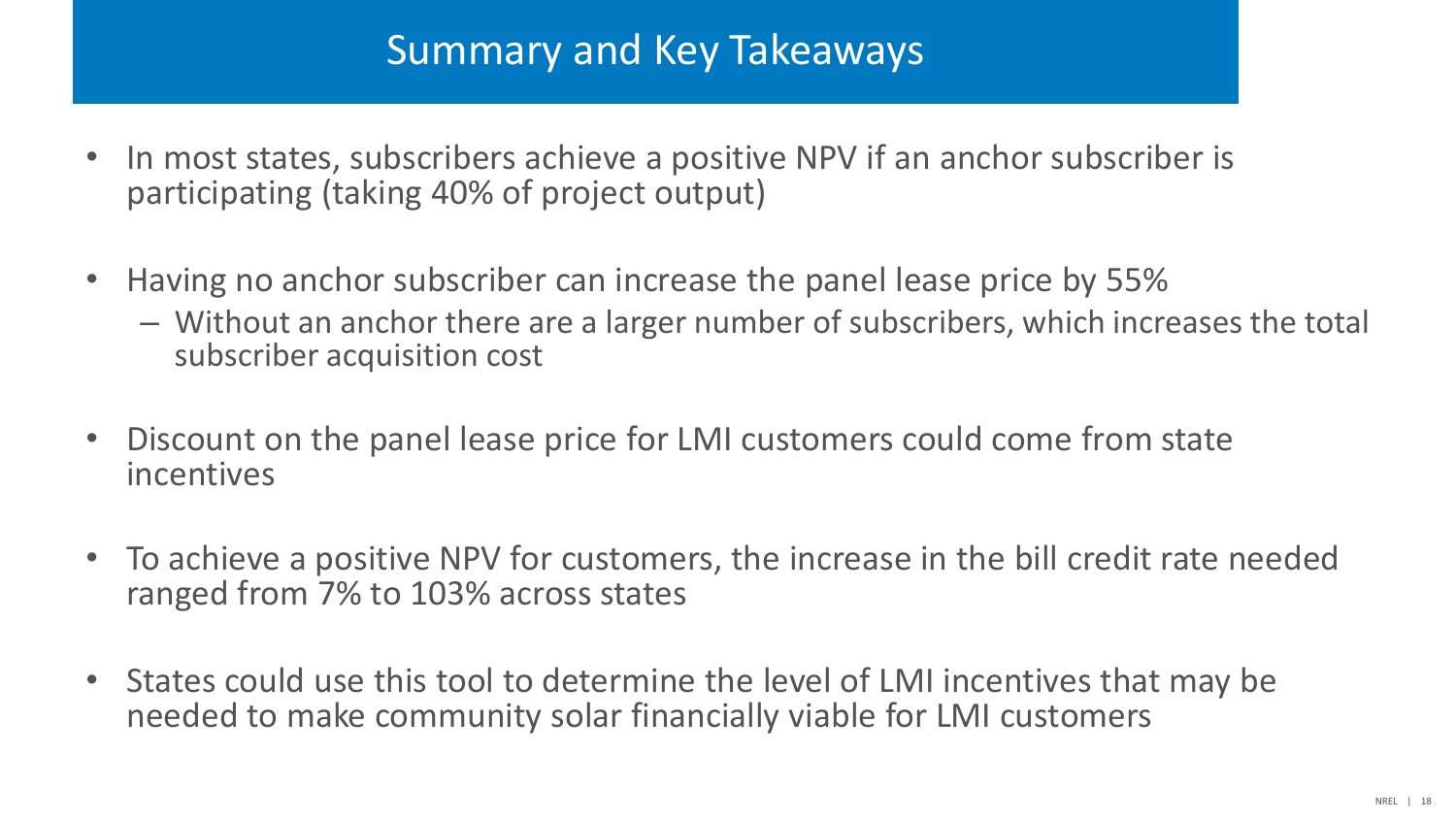Discussion and Next Steps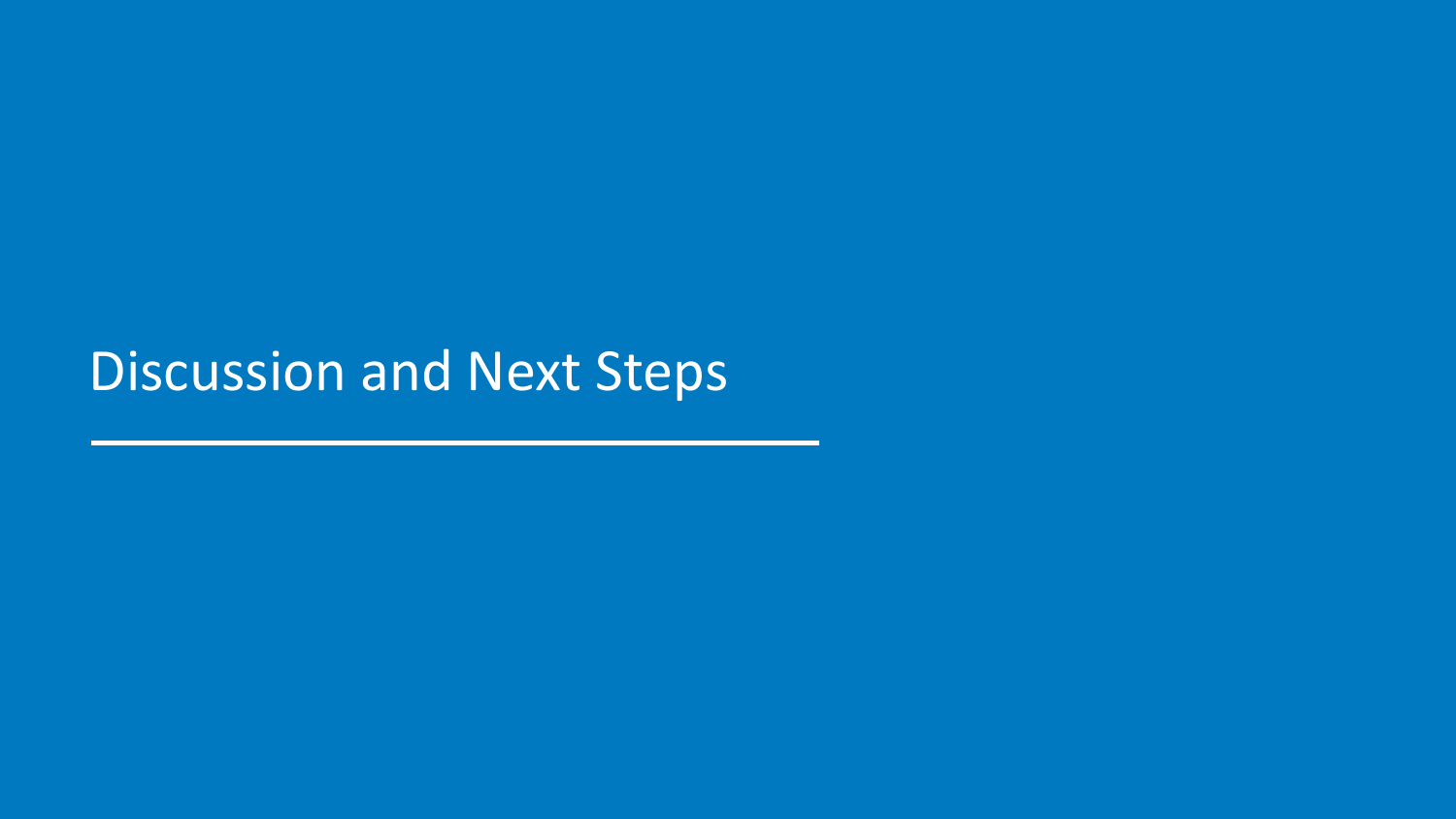## References & Contact Information

### **References**

- [Community Solar Business Tool, www.elevateenergy.org/programs/solar](http://www.elevateenergy.org/programs/solar-energy/community-solar/communitysolarbusinesscasetool/)energy/community-solar/communitysolarbusinesscasetool/
- PVWatts Calculator,<https://pvwatts.nrel.gov/>
- Database of State Incentives for Renewables & Efficiency,<http://www.dsireusa.org/>
- Solar Renewable Energy Credit,<https://srectrade.com/>

### **Contact Information**

National Renewable Energy Laboratory

- Kosol Kiatreungwattana, [kosol.kiatreungwattana@nrel.gov](mailto:kosol.kiatreungwattana@nrel.gov)
- Jenny Heeter, [jenny.heeter@nrel.gov](mailto:jenny.heeter@nrel.gov)
- Lori Bird, [lori.bird@nrel.gov](mailto:lori.bird@nrel.gov)